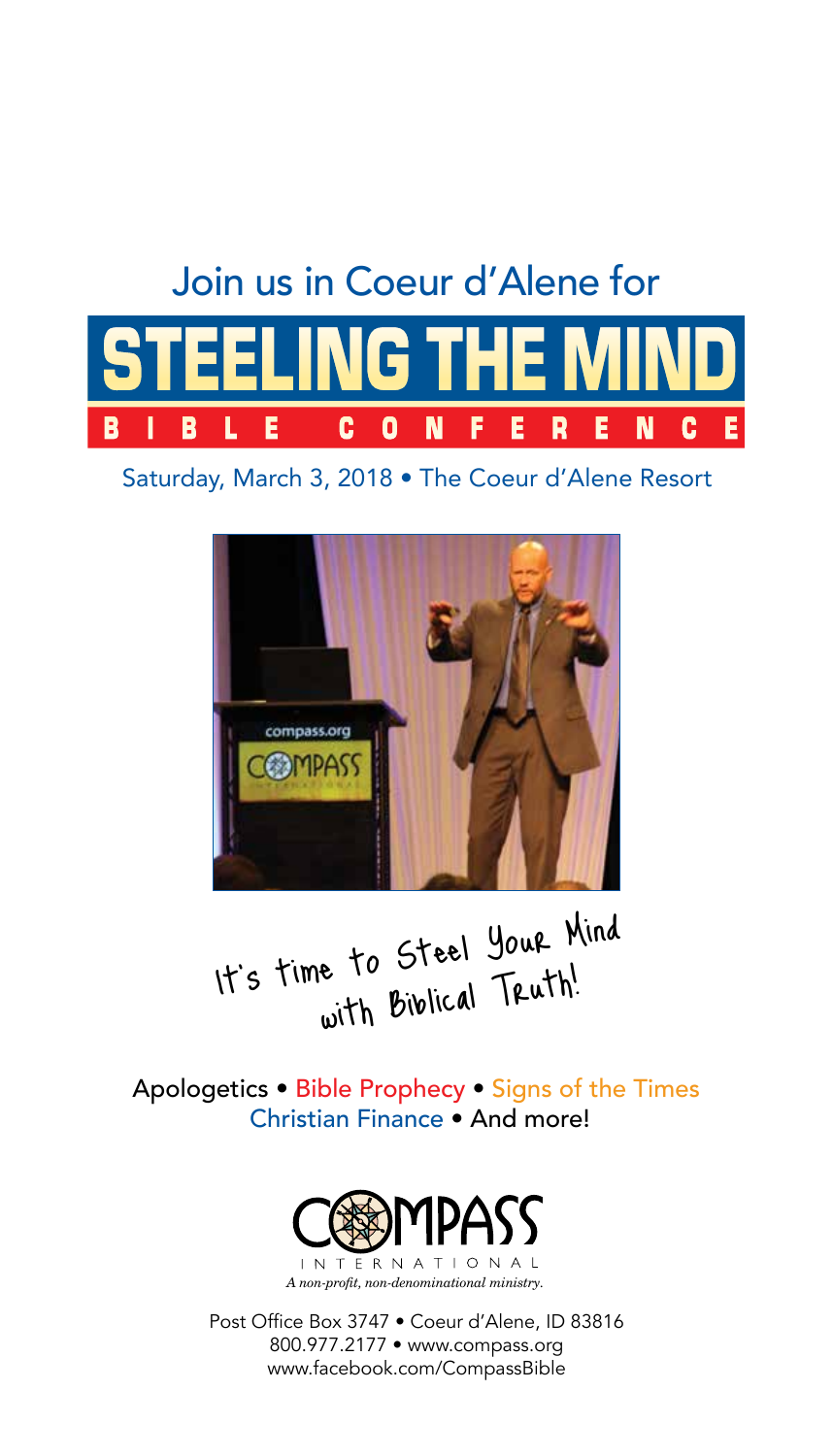

*As iron sharpens iron, so one man sharpens another.* Proverbs 27:17

## *"Let no one deceive you with empty words . . ."*

Ephesians 5:6

# *Don't Be Deceived!*

Pilate once said to Jesus, "What is truth?" Truth was as hard to discern in the first century as it is today. Fortunately for Believers living in a world headed to hades in a hand-basket, we have the only truth measuring stick that matters—God's Word. And



*2016 Steeling Conference*

God says we should armor ourselves to be able to defend what we believe.

So join us for an eye-opening day of digging deep into God's truth. Great Biblical armor will be presented in layman's language by top Bible teachers from around America—iron sharpening iron! All with the goal of being able to share God's eternal truth in a world sorely lacking.

*Seating is limited this year—*

*Register early!* Web: compass.org Phone: 800-977-2177

## **CONFERENCE LOCATION & HOST HOTEL**

The Coeur d'Alene Resort 115 South 2nd Street • Coeur d'Alene, Idaho 83814



*Kick back for the weekend in this stunningly beautiful resort for an incredible discounted rate!* 

Coeur d'Alene Resort \$99! *Reg \$179 Save \$80!* WOW! Great price! Call hotel direct for reservations (855) 703-4648 *Mention "Compass" to receive discounted room rate or click on the direct link on the Steeling conference web page.*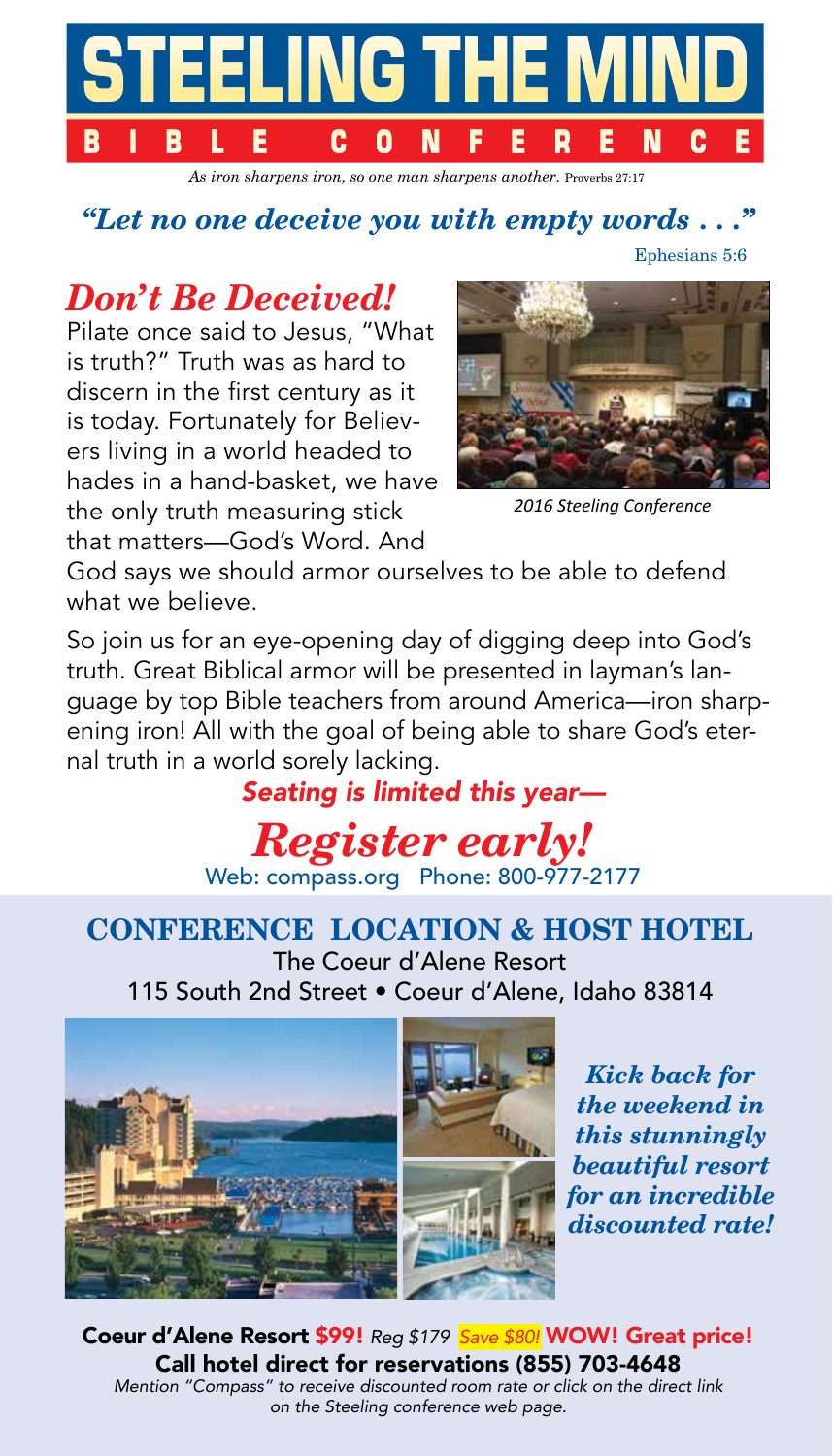# SATURDAY, MARCH 3, 2018 • COEUR D'ALENE, IDAHO **Great Speakers / Tough Topics**

*As iron sharpens iron, so one man sharpens another. Proverbs 27:17*



## 9 AM The Critical Importance Of Studying Prophecy

Andy Woods President, Chafer Seminary, TX Many churches today shy away from even mentioning "Bible Prophecy," often calling it "unnecessarily divisive." Andy shows in no uncertain terms why this tact is from the pit of hell.

#### 10 AM The Top 10 Liberal Church Lies

Russ Miller Creation Ministries, AZ

On the heels of his room-shaking presentation at our last Steeling Conference about what's being taught in public schools today, we've asked Russ to give us his top ten apologetic lies. And most of them Christians believe! Bring a sharp pencil!

### 11 AM Is There Any Hope for America?

Dave Reagan Lamb & Lion Ministries, TX

America is the most prosperous and influential nation in the history of the world. But as secular humanists gain more and more control, abandoning the Christian principles that made us great, what does our future hold? What can individual Believers do to slow or stop the perilous slide?



#### 12 PM Speakers' Luncheon Banquet and Q&A

Join us for a great lunch and the always-entertaining, audience-generated Q&A! Ask for clarification of a remark or try to stump the speaker! *Separate registration required.*

#### 1:30 PM What Believers Will Be Doing In the Millennium

**Don Perkins** According to Prophecy Ministries, CA

For 30 years Don has taught and defended pre-millennial Bible Prophecy doctrine. And this entertaining presentation of what it will be like living in a world without sin with Jesus ruling from His Throne in Jerusalem will thrill your soul!

#### 2:30 PM Inside An Abortion Clinic

Abby Johnson Author/Former Abortion Clinic Worker This is one of the most amazing stories of our day. Abby, who bought the liberal lie that "It's only a fetus," discovers the horrifying truth. Now she's boldly warning women the truth about God's creative life in the womb.

#### 3:30 PM God's "Hints" For The Timing Of Future Events

#### **Mike Norten** Author/Lecturer

We may not be able to know the day and hour of the Rapture, but we can sure know and discern the season. And Mike's presentation covers a plethora of solid Scriptural "hints" that will blow your mind how close we could be to our exhilarating exit!

#### 4:30 PM Bitcoin vs. Gold/Silver

**Tom Cloud** Christian Financial Consultant, GA

There are MAJOR differences in digital currencies and physical gold, as Tom will explain . . . unless there was a digital currency that was backed by gold . . . and it's coming soon—WOW! Don't miss this amazing update!

#### 7:00 PM God's Promise of Victory

Dave Reagan Lamb & Lion Ministries, TX

For Believers, it's disheartening to see Biblical morality, individual liberty and free enterprise being constantly shredded by secular leadership. But when all the dust settles, there is true hope in the One who is ultimately in charge. Enjoy this kick-inthe-pants presentation!

#### 8:00 PM The Case for Christ's Resurrection

Josh McDowell Josh McDowell Ministries, TX

There is no scientific proof that George Washington ever lived, but we know he did because there's overwhelming historical evidence. In the same way, there's undeniable historical evidence for the resurrection of Jesus, and it's succinctly presented by one of the top Bible teachers in America today.